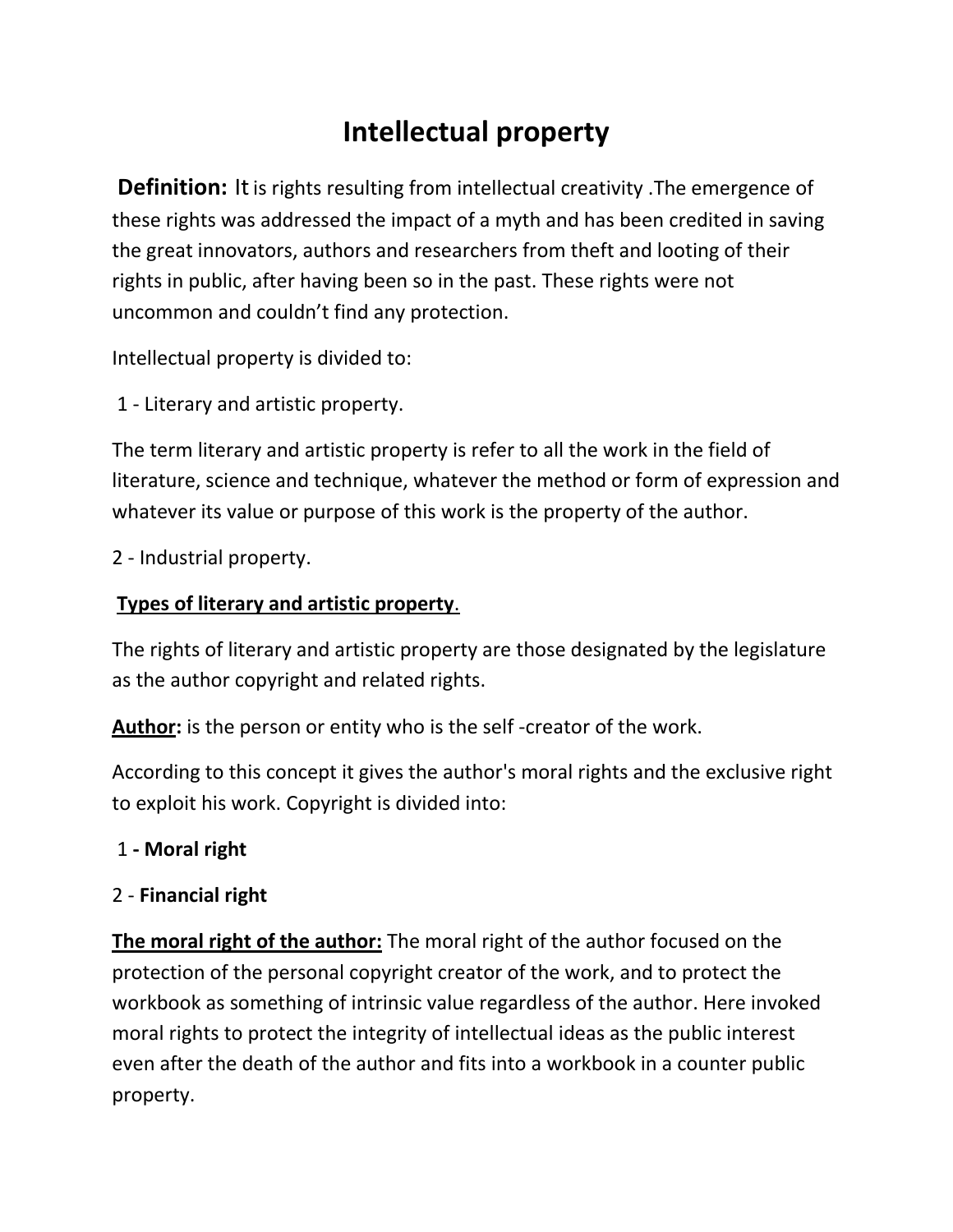**The financial right of the author:** It means the financial right of the author ,to give each owner a monopoly on the production of his mind to use this production with the return of the benefit or profit to him.

### **Exclusive rights to the author:**

1. Copy right: It is not limited to the reproduction or production of all the work, but enough to breach the right to copy or quote a very small part of the work in some cases (such as pages of a book). Also this includes developing record from the work (electronic storage of the work or sound recording).

2. Derivation right: this means the production of a new work depending on the original work, such as translation of the book, turning work into audible book, or assembly of quotations from various works and put them in a single work.

3. The right of representation: for example, delivering a lecture and intervention within which there are broadcasting rights and as providing research at a conference.

5. Publication or distribution: provide copies of the work commercially or distributing to the public in a non-commercial form.

6. Moral rights: means to put the author name on the work, and work cannot be attributed to another author, and not subjected to distortion or change.

**Related rights:** It is the rights of the person or company who is responsible for distribution of the work and makes it available for public. Because it may be difficult to achieve this by the author himself, so he had to resort to those who is eligible to help him to spread his copy rights to the public. At the same time those who play that role need some sort of protection similar to that enjoyed by the authors. They so-called owners of rights related to copyright or related to it.

# **The importance of intellectual property rights is due to:**

• Protection of the intellectual output of authors and creators especially after the great developments of computer technology and innovations. This resulted in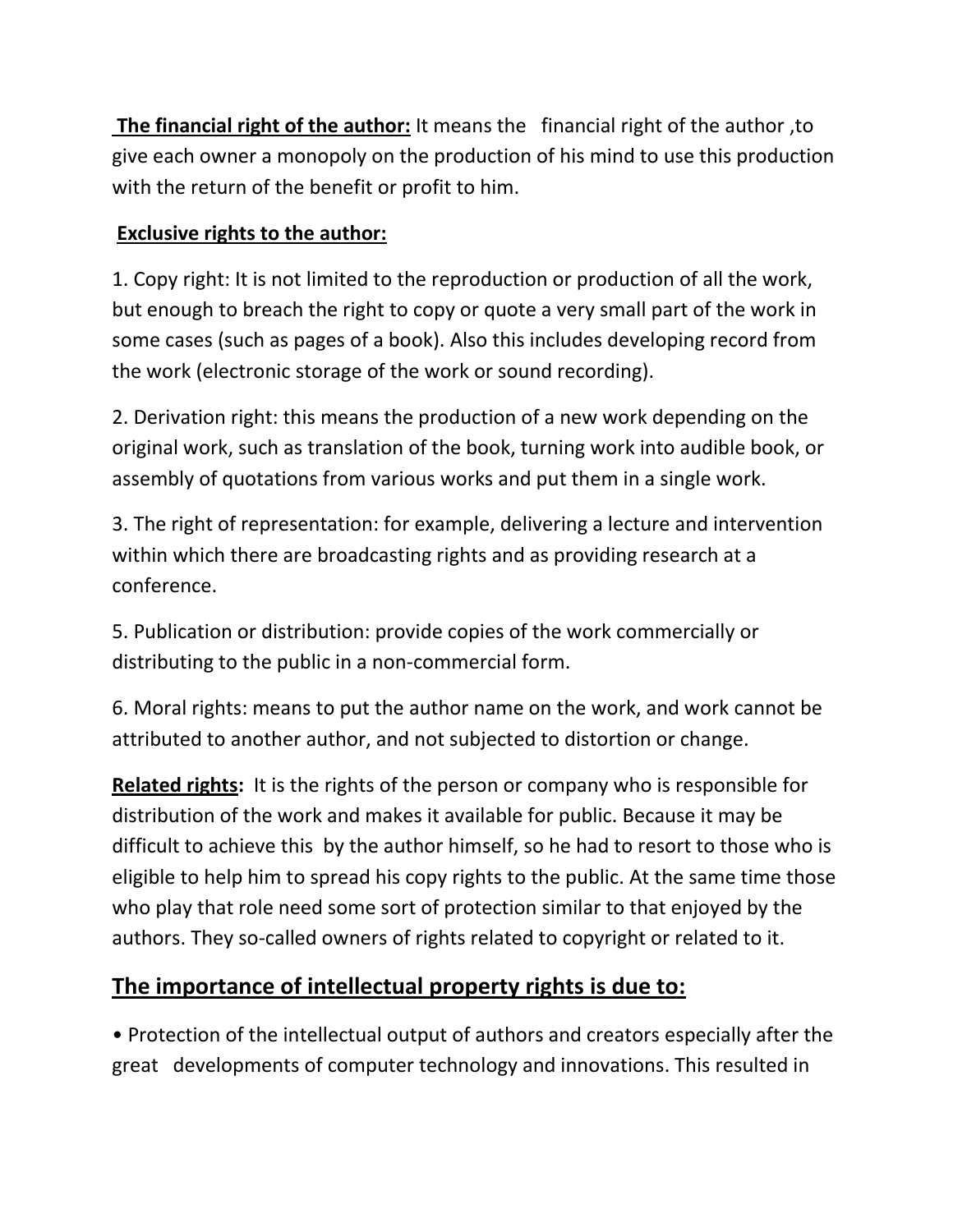the emergence of new and sophisticated means for the exchange of knowledge through an easy and effective way.

• Consideration from different countries to the role of intellectual property in the revitalization of the world economy and achieving significant financial income from it .

• The attention that is given to it by scholars of economics, politics and sociology, education and law.

• Therefore, the attention to intellectual property rights has become an urgent national need, especially in the time where sophisticated machine driven and governed by technology.

It is clear that the disparity between the countries to acquire the intellectual property rights, has led to the division of countries of the globe to different groups. Determination of the their level depends on possession of rights of intellectual property, disparity in the possession of these rights among nations, resulting in considerable variation in the degree of production and quality and the level of national income, as well as the standard of living of the individual. It is noted that the growing importance of intellectual property rights, may have prompted countries around the globe to enact laws regulating these rights have even become the newest branches of law.

**Legal protection of intellectual property** :Law No. 82 of year 2002 protects the rights of authors particularly:

1. Written works as books ,brochures, articles , pamphlets, scientific research,

lectures and speeches.

2. Computer programs.

3. Workbooks, audio and video. Lectures and speeches are processed for its audio or visual forms or both, and any other oral works if they are registered.

4. Databases, whether written or seen from the computer.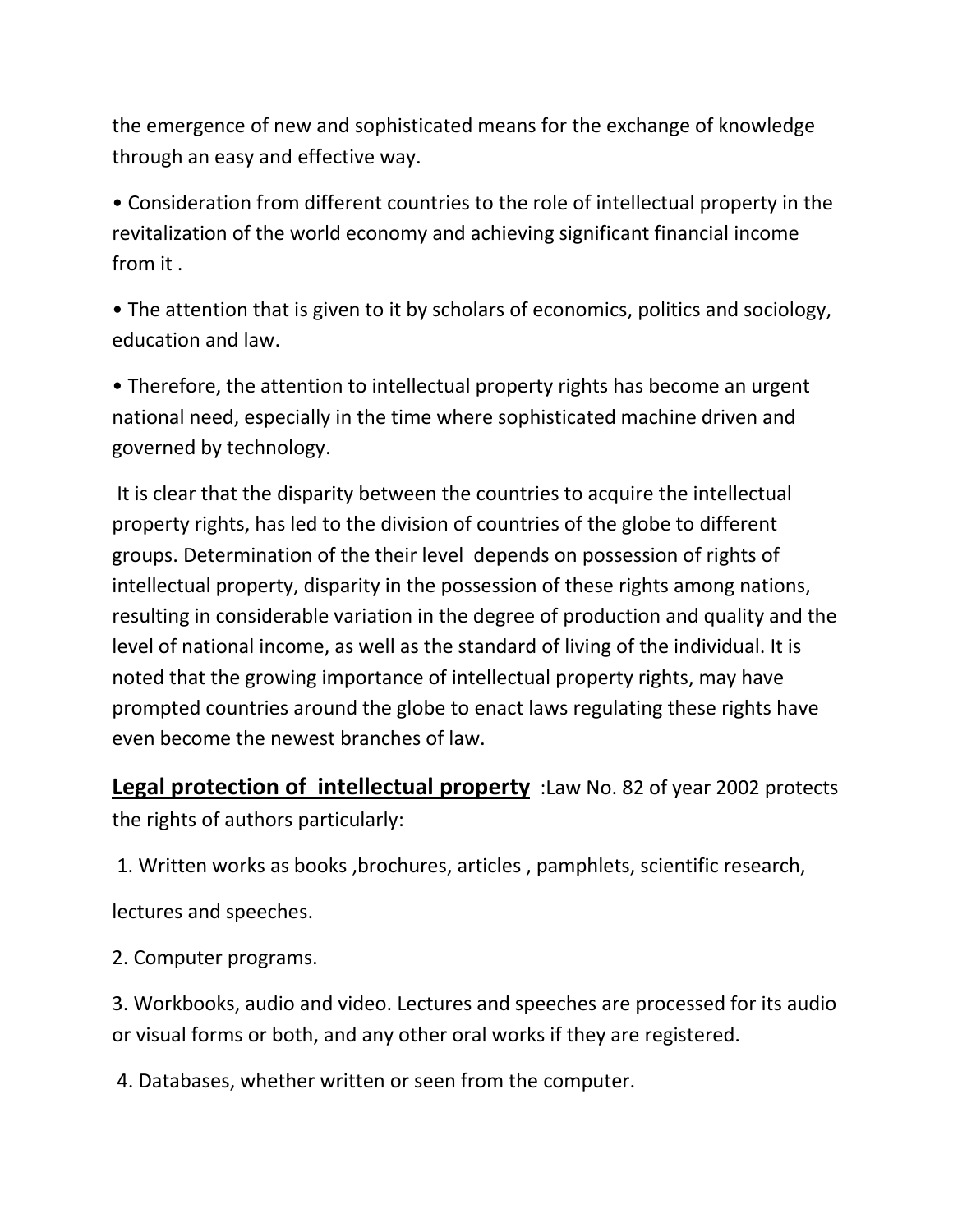#### 5. Works of art.

**Right to Copy or public broadcast:** the author and his successor have the exclusive right of licensing or prevention copying his work, broadcasting, translating, editing, loaning or making it available to the public through the hardware or through networks or the internet information networks, telecommunication networks and other means.

### **Without prejudice to the rights of the author's literary and provided that the name of the author and title of the work is written, it is allowed to others to do the following acts:**

1 - The performance of the workbook in an educational institution without collection of money directly or indirectly.

2 - Taking a single copy of the workbook for purely personal use.

3 - Use short sections of the workbook for teaching purposes (to clarify or explain).

4 - Copy an article or short work or an extract from a workbook for the purposes of teaching for a single time where the name of the author and title of the work are mentioned.

The author (or the institution in charge) should express his unwillingness to copy his work or to resort to encryption, and so he will have the legal right to prosecute after that.

**Collective or shared workbook:** If more than one person sharing in an intellectual property and cannot be separated so that, they are considered all authors unless agreed in written procedure. In this case, one may not engage in copyright monopoly except only by written agreement. If the participation of each of the authors falls under a different kind of art, each had the right to exploit that part without harm the joint exploitation of the work unless otherwise agreed in writing procedure. Each of the authors has the right to bring claims in the event of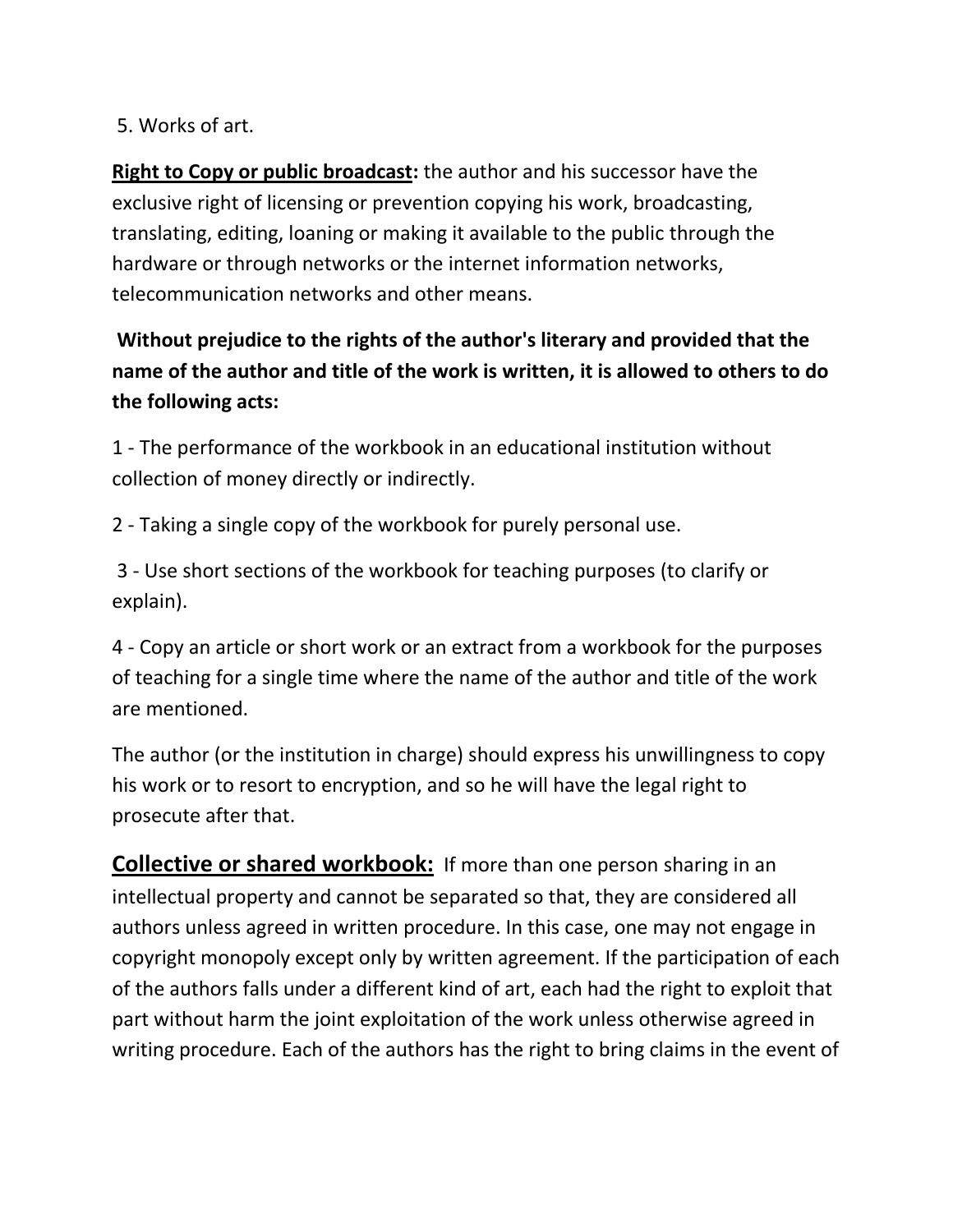an attack on any of the copyright. If he dies without successors: his rights will be shared by other authors or their successors, unless there is written procedure.

# **Patent protection in Egypt:**

It is exclusive right granted for any one as a result of invention of a device or a new technical solution. It becomes the property of the owner / the applicant to the concerned authorities to save and preserve their rights in certain period of time that may extend up to 20 years. He can sell the idea, manufacture or dispose it .

- Location: Academy of Scientific Research and Technology - a patent office

101 Kasr Al-Aini St., Cairo, Egypt

Tel.: +202-27921272-27921274- 27921291

Fax: +202- 27921273 E-mail: patinfo@egypo.gov.eg www.egypo.gov.eg

- How to obtain a patent / utility model patent: filing a patent application with the National Bureau or the International Bureau includes the following:

• Name of the invention and the technical field data.

• Description of the invention ,a clear and sufficient details to any person with average knowledge in the field that enable him to use or reproduce the invention.

• Graphics and designs, if any,

• Elements of protection of any information that identifies the scope of protection granted by the patent.

- Formal examination

- Substantive examination

- Patent grant or refuse the request,

-There is also an international patent application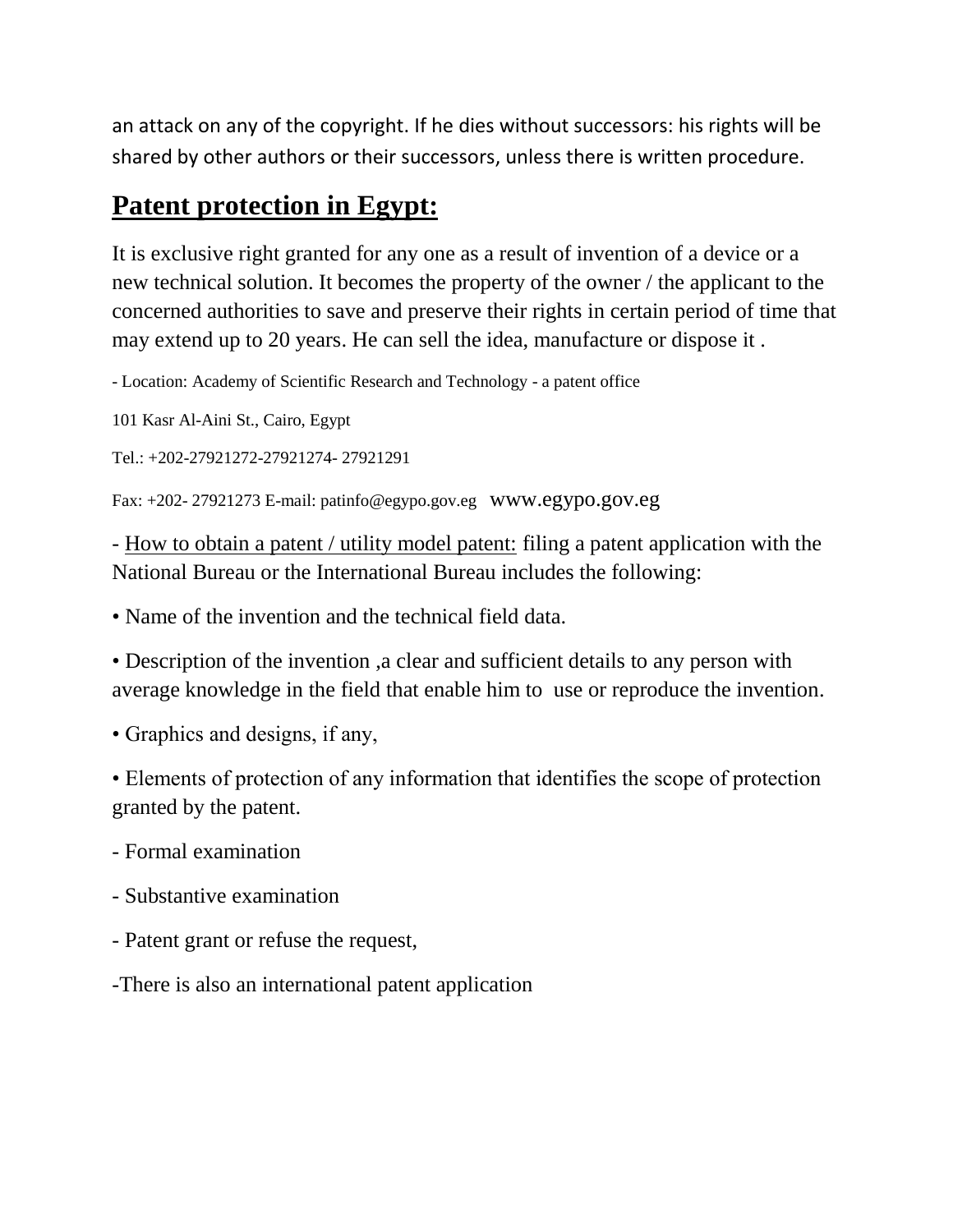# **A patent does not granted to the following:**

1 - Inventions of which would prejudice exploitation of national security or disturb public order or morals, or of serious damage to the environment or damage to life or health of human, animal or plant.

2 - Discoveries and theories, mathematical methods, process and software schemes.

### 3 **- Methods of diagnosis and treatment and surgery, human or animal.**

4 - Plants and animals, whatever the degree of rarity or peculiarity, as well as roads which are essentially biological processes for the production of plants or animals other than micro-organisms and non-biological and microbiological processes for the production of plants

### 5 - **Organs, tissues and living cells and biological materials and natural DNA and genome**

#### • **As regards medicines / drugs**

Article 17 in law, allows the Minister of Health to stop the registration of any patent that was related to "health value".

But the most important provisions of the law for the purposes of this study is article 23 which allows the Patent Office, which regulates the law of work after the grant of compulsory licenses have been approved by the Ministerial Committee formed under the decision of the Prime Minister. And if necessary, pay compensation to the franchise, were determined by the Ministerial Committee and determine the amount.

The law allows the issuance of compulsory licenses by using drugs for several purposes including health (Article 23, first - item 1) or emergency or "circumstances of extreme necessity" (Article 23, first item 2). In such circumstances, may grant licenses without conducting any negotiations with the owner of the patent medicine.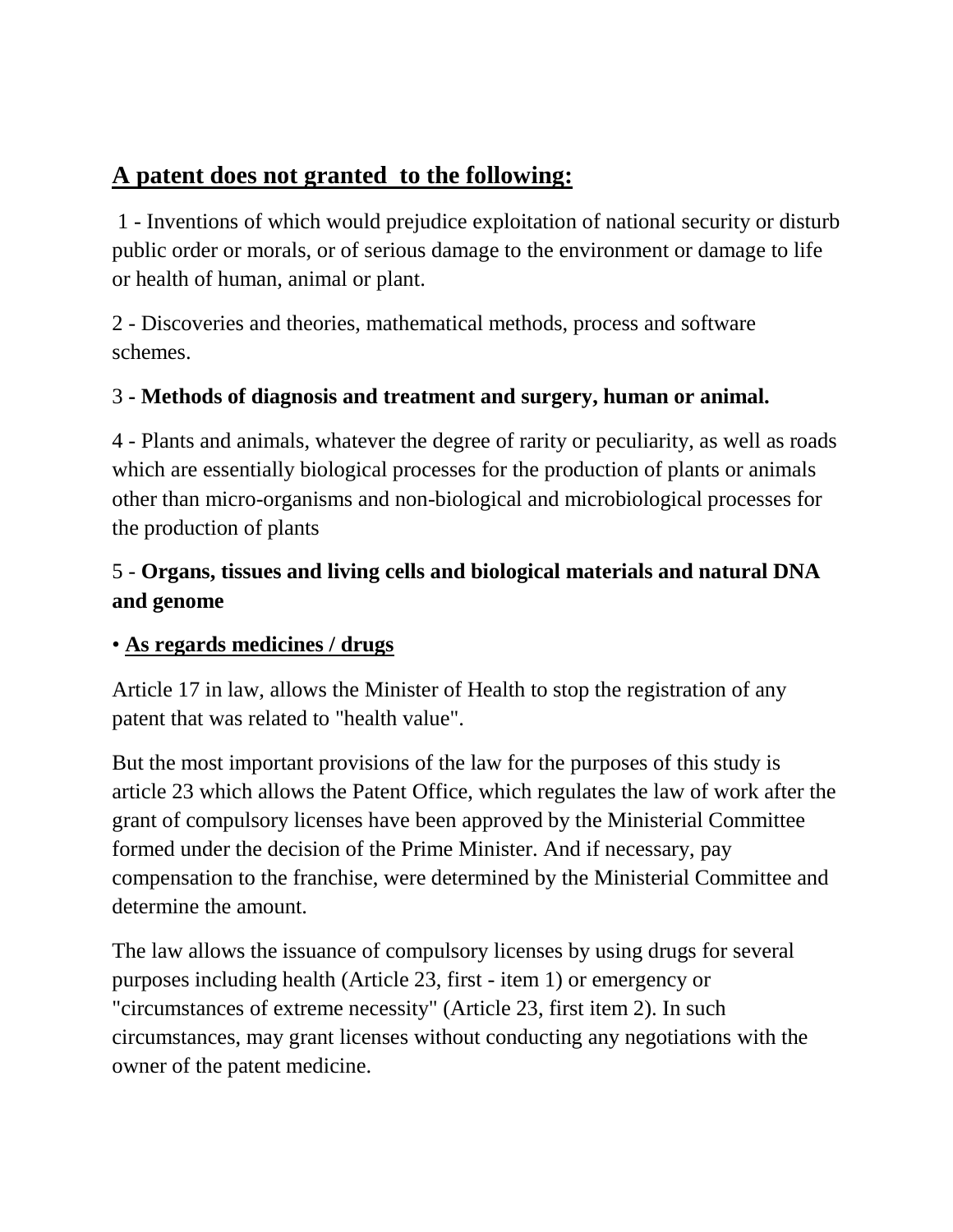Under Article 23 (II), the Minister of Health is further entitled to order the issuance of compulsory license in a number of circumstances, including cases of high prices of medicines, or where there is a need for drugs to treat "critical situations like chronic or incurable or endemic" or "products used in the prevention of these diseases."

Article 23 also allows the issuance of compulsory licenses in case of failure of the optional commercial license ( by the owner ) for the manufacture and sale of drugs in Egypt or in the case of competitive practices that facet of the patent owner (high in prices, or not to sell drugs in Egypt, or to stop production or reduce the quantity of, or stop the transfer of technology).

Illustrate the articles 36 to 43 of the regulations of the law on procedures for grant of compulsory licenses, and clear procedures in general; application is by appealing to the Patent Office, which makes the recommendations of the Ministerial Committee which issued the license. The original owner of the patent granted appropriate compensation provisions of Article 41 of the regulations has the right to appeal all decisions of the Committee of Ministers before the Complaints Commission is the text of Article 36 of the Act.

**Code/ Penalties:** Without prejudice to any severer penalty in the other laws, he shall be punished by imprisonment for not less than a month and a fine of not less than five thousand pounds and not exceeding ten thousand pounds or both for anyone who committed one of the following acts:

- The sale or rental of a workbook or audio recording protected in accordance with the provisions of this law or put into circulation in any manner what so ever without prior written permission of the author or owner right next door.
- The tradition of a workbook or audio recording, selling or offering for sale or circulation, or rent with the knowledge to emulate.
- Publish a workbook or audio recording or performance is being protected in accordance with the provisions of this law through the hardware or networks or the internet information network, telecommunication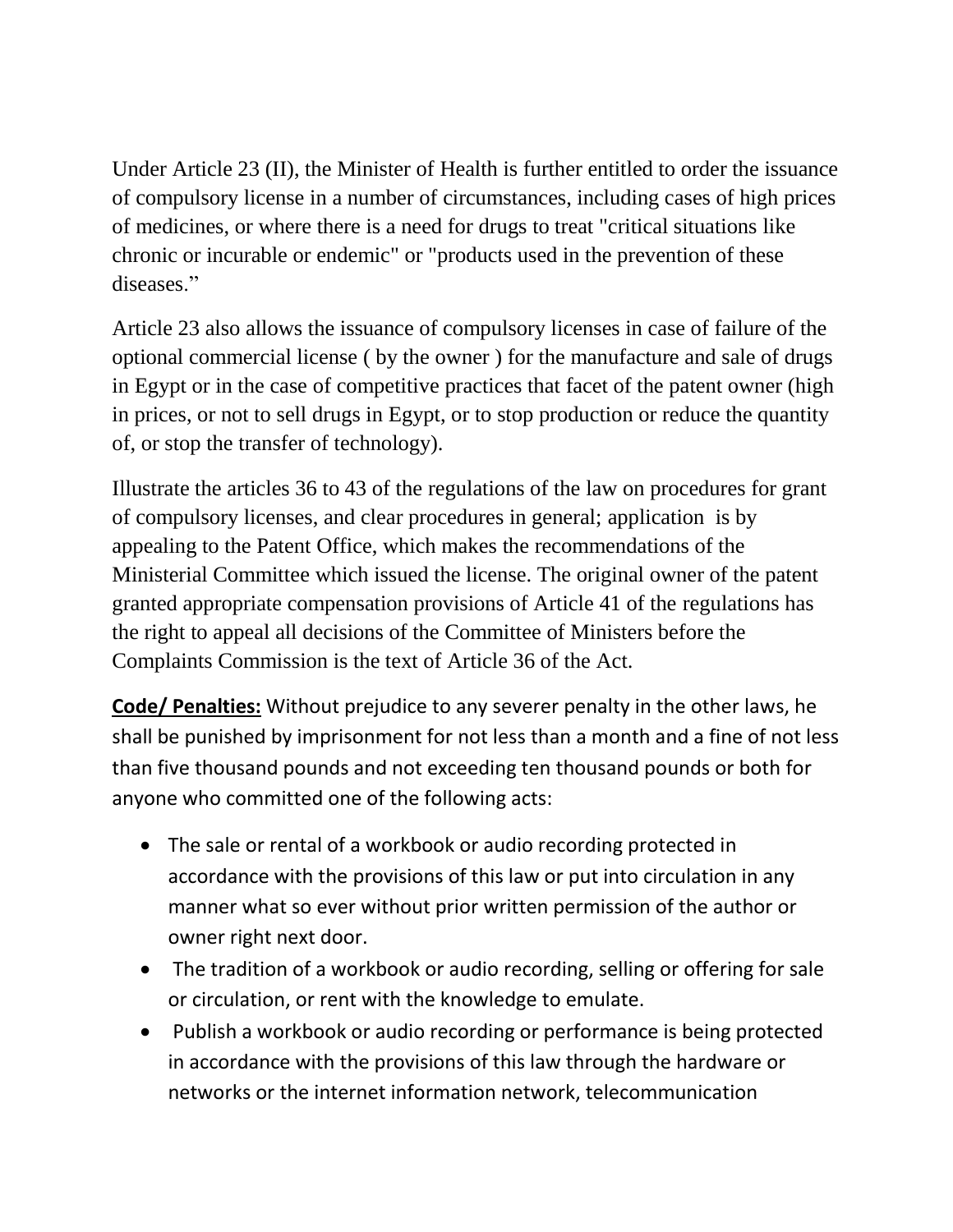networks or other means without prior written permission of the author or owner of the right neighbor.

- The removal of, or fault finding, or bad faith of any protection technology used by the author or owner of the related rights.
- The attack on the moral right or financial rights of copyright or related rights stipulated in this law.
- In case of repetition, the punishment shall be imprisonment for a term of not less than three months and a fine of not less than ten thousand pounds and not exceeding fifty thousand pounds.

In all cases, the court shall order the confiscation of copies subject of the crime or received them as well as equipment and tools used in the commission. The court shall publish a summary sentence imposed in a daily newspaper or more at the expense of the convicted person.

**Religious point of view in this phenomenon** this act is undoubtedly prohibited and considered to combines several crimes together, they are:

• Theft: they are more dangerous than steeling money, since the money may be compensated, but when the idea has been stolen, it has become in the possession of other person with no return to its owner.

• Plagiarism: When a scientist uses or passes off someone else's ideas, inventions, writing or so as one's own.

- The exploitation of the science students.
- Deceive people and readers.

### **References:**

1 - Law No. 82 of 2002 promulgating the Code of Intellectual Property Rights.

2 - The development of intellectual property laws Dr. Mahboobi Dr. Mohammed rights.